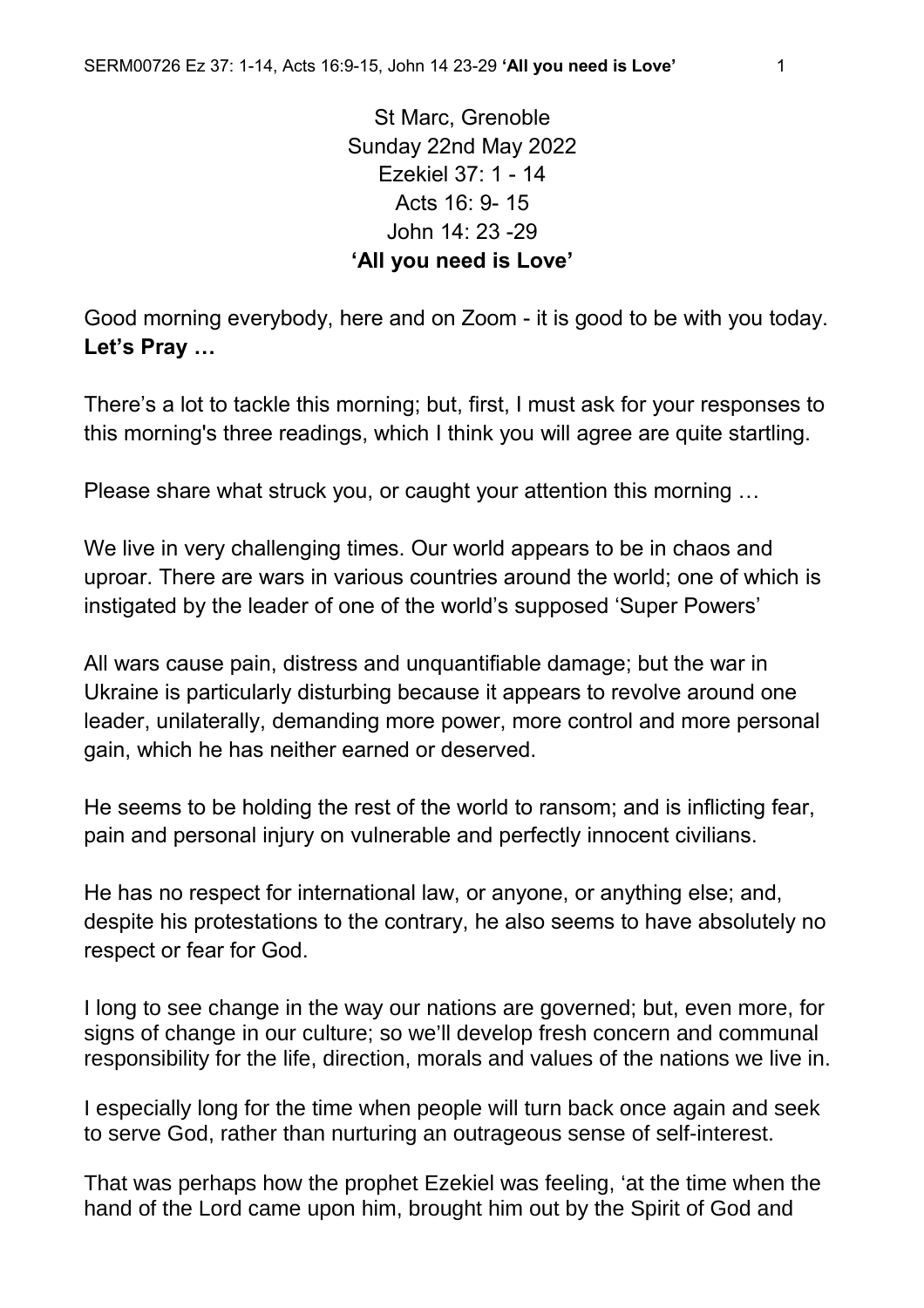set him down into the middle of a valley full of dry bones' - He was overwhelmed by impossible challenges? But then, along came God!

He says "The hand of the Lord came upon me, and He brought me out by the Spirit of the Lord and dumped me in the middle of a valley, full of bones!"

## **Did that ring bells with you? Do you ever feel, as I sometimes do, that you are walking among dry bones? What is Ezekiel talking about here?**

In various parts of the Old Testament, we read about God sending prophets to prophesy to a particular city, nation or group of people. Often they realised, what God told them to prophesy would not be popular.

God used the prophets to warn people, especially kings or rulers, to amend their wayward behaviour; or watch out!! – Because God was not happy!

As we read the Old Testament, we often find that the recipients took out their disdain for God on the prophets (which, for example, was why Jonah didn't fancy going to Ninevah – he was afraid he'd be beaten up!)

What about being sent to prophesy to a valley full of dry bones?? I must confess I occasionally feel like that!

But God was making it very clear to Ezekiel that with God *all things are possible!* Watch out for the power of the Holy Spirit at work in your life!

When things aren't going well, we sometimes pray, 'knowing, of course, God's not going to do anything'; but we feel we should go through the motions!

If a friend is sick or we are in trouble – we'll pray; but we doubt anything will happen! Then, when it does, our friend is healed or our situation is sorted, we're amazed and set about seeking medical or scientific explanations.

Was that what was happening to Ezekiel? Maybe God thought Ezekiel needed a bit of shock treatment, to remind him exactly who God is and what He can, and will, do if only we give Him the chance to be involved?

Can these bones live? – Well, God, only You know the answer to that!

In my experience, God doesn't mess about – IF only we are serious and IF only we are prepared to really trust Him!

The stories of Paul from the Book of Acts highlight just that. They're gripping! Better than any thriller fiction! Paul, during his journeys, was well acquainted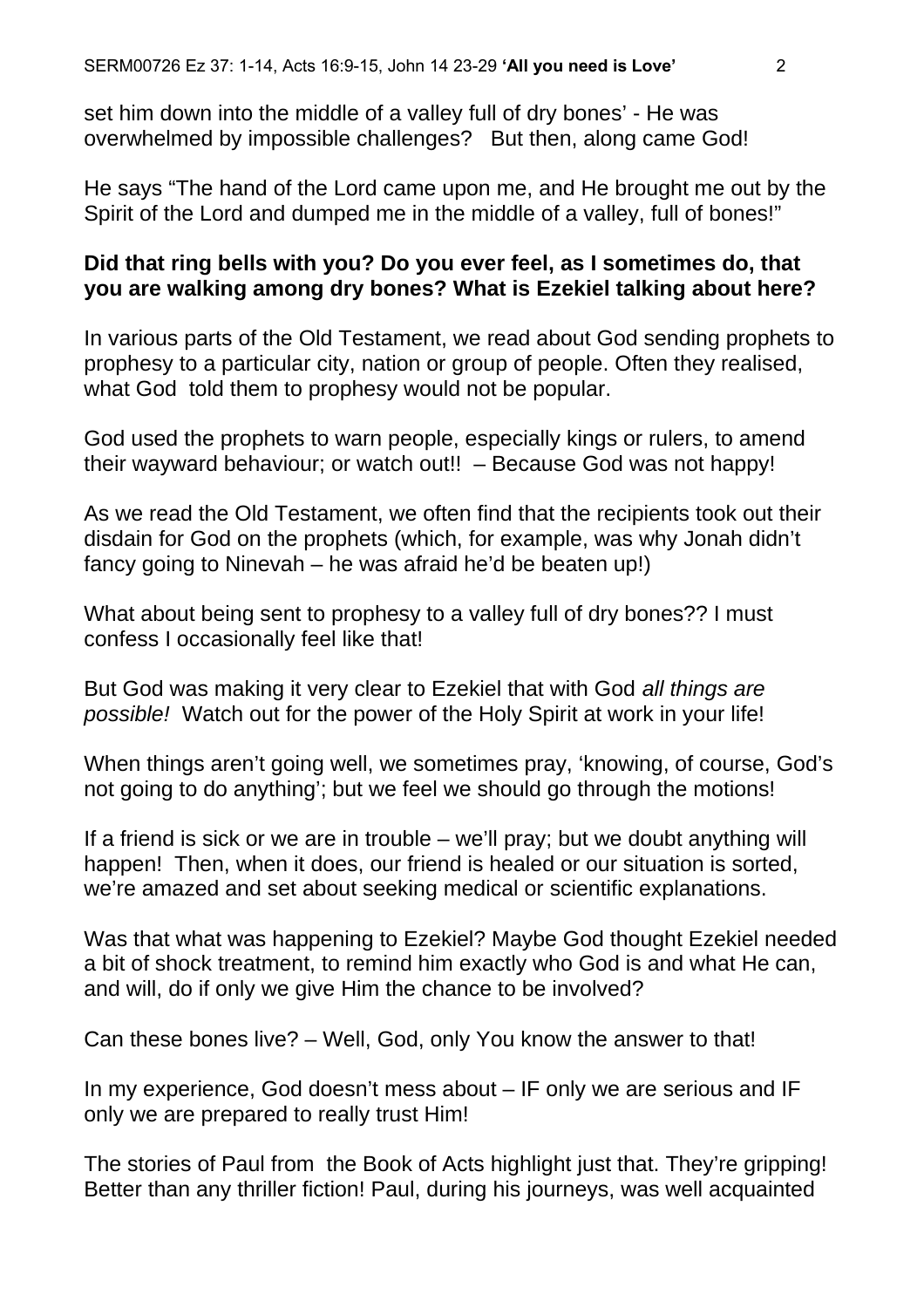SERM00726 Ez 37: 1-14, Acts 16:9-15, John 14 23-29 **'All you need is Love'** 3 with riots, beatings, local jails and shipwrecks – all in the service of Jesus and His mission of proclaiming the Good News; and nothing could put him off.

Time and time again, we see the Holy Spirit working through Paul's amazing trust and faith, despite often being highly vulnerable, 'on thin ice', even in jail.

As I read the Book of Acts, I sometimes feel Paul must have been quite a difficult person to work with. He was totally single minded. But it has always fascinated me that he learned to listen carefully to God; and he did whatever God told him to do, without question.

Paul was willing to proclaim the Gospel in all kinds of hostile situations; to people of all levels in society - from sailors and jailers to captains and kings.

He had a personal prayer hotline to God, and did exactly what he was told to do; and he didn't do what he wasn't told to do. God honoured his faithfulness again and again; and we really should learn from that!!

Just like Ezekiel, Paul had a vision from God, which on this occasion sent him to Macedonia to share the Gospel there.

So, let's have a brief look at the Gospel reading.

Jesus promises that anyone who loves Him and does what He says, will find Father God will love them too; and Jesus and the Father will come and make their home with them. That sounds like a wonderful promise to me.

Jesus also promises He'll send an advocate (supporter, pleader) – the Holy Spirit - who will teach us everything we need to know; and will remind us of everything Jesus has already told us.

Jesus also says, "Don't worry – I'm leaving you my peace. (What a gift!)

'Trust me;' He says, 'I'm going to my Father's place, but I'll soon be back. I'm telling you all this now so that, when it happens you'll be able to remember what I've told you and put your hearts at rest.'

I'm fascinated that despite this 'heads up' from Jesus, when the resurrection happened, the disciples found it almost impossible to believe what was happening; just as if they hadn't heard what Jesus told them in advance.

Jesus tells us to trust Him and do the things He's instructed us to do! Then, we will enjoy His peace.